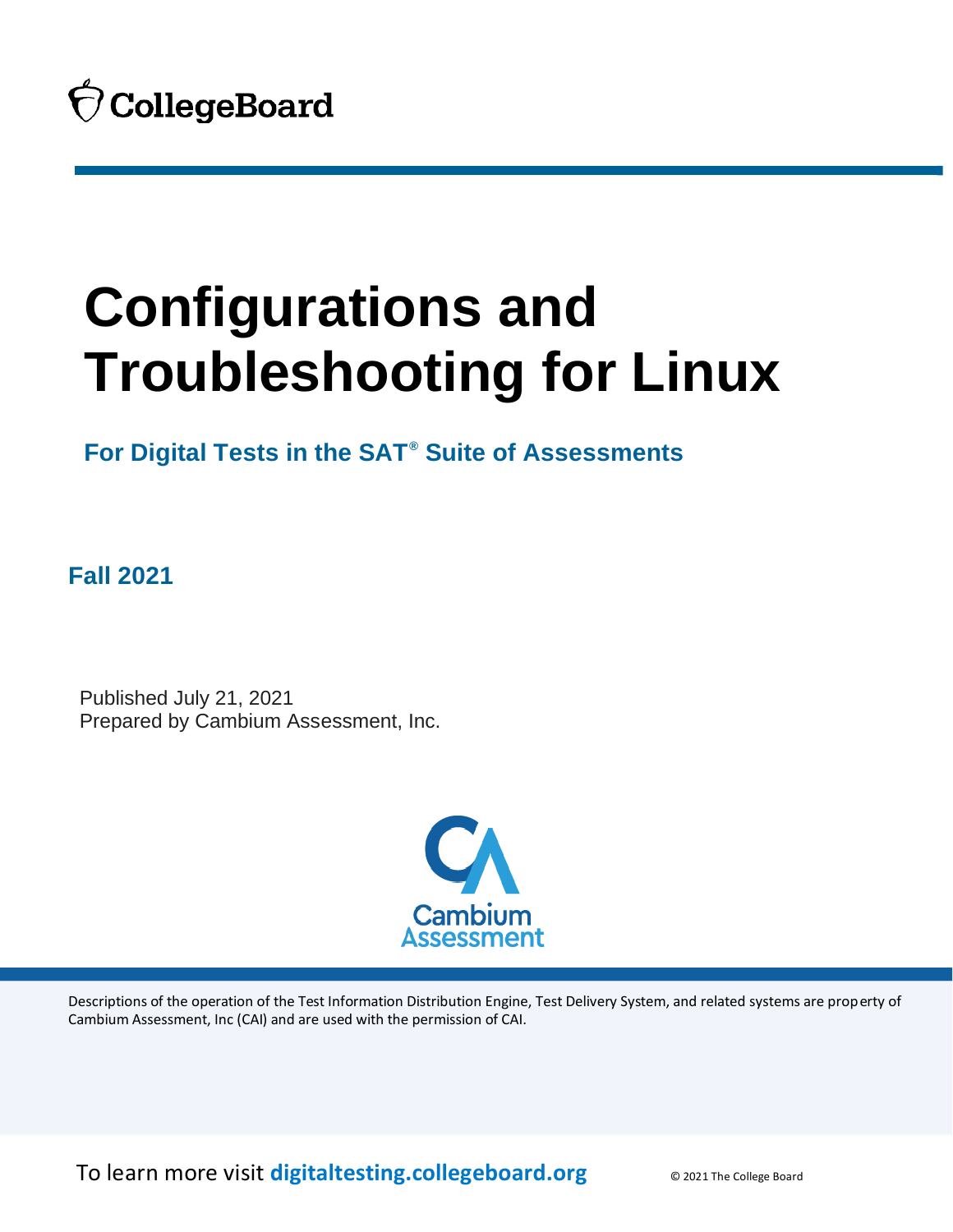| Which URLs for TA and Student Testing Sites to add to the Allowlist 6 |  |
|-----------------------------------------------------------------------|--|
|                                                                       |  |
|                                                                       |  |
|                                                                       |  |
|                                                                       |  |
|                                                                       |  |
|                                                                       |  |
|                                                                       |  |
|                                                                       |  |
|                                                                       |  |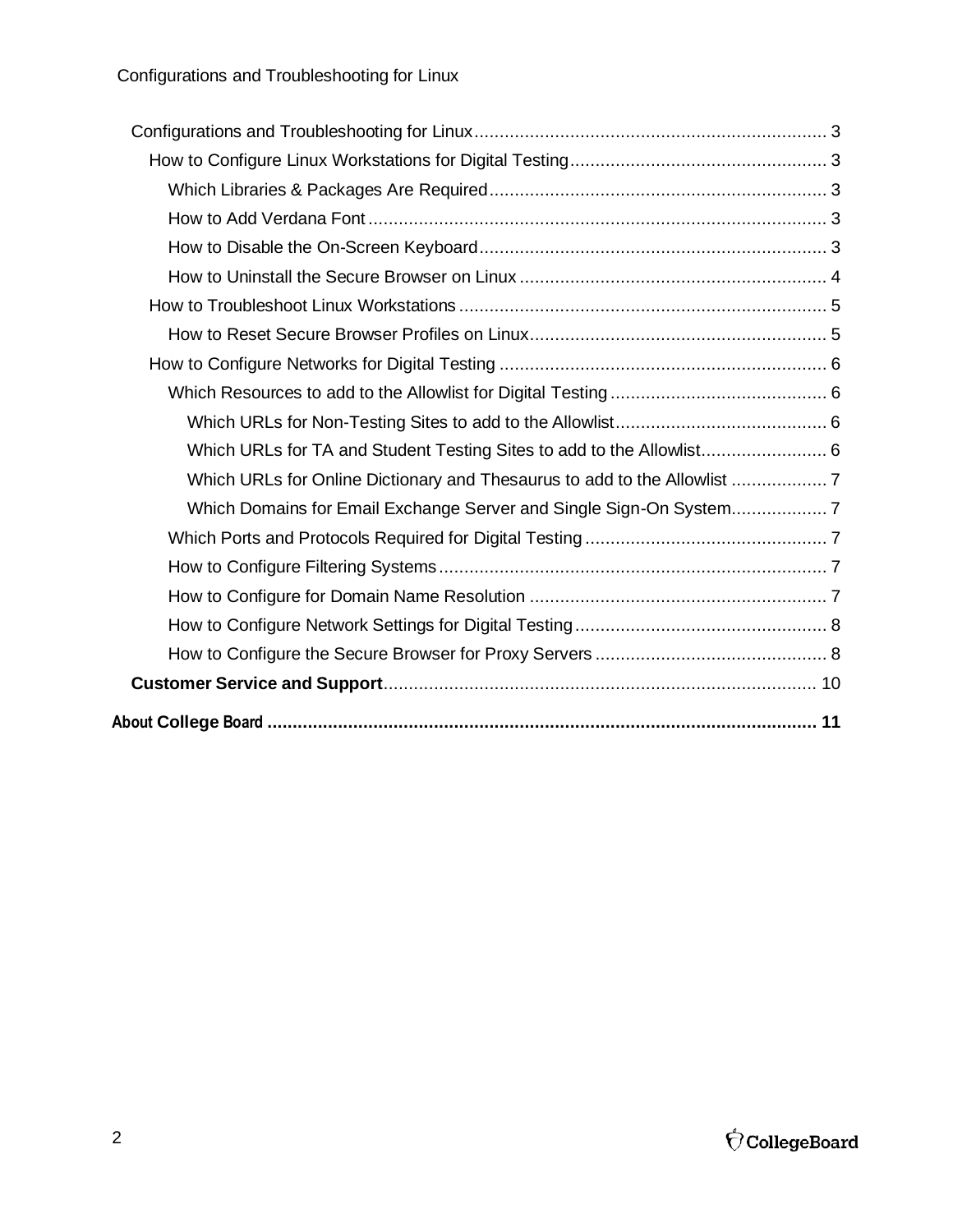<span id="page-2-0"></span>This document contains configurations and troubleshooting for your network and Linux workstations.

#### <span id="page-2-1"></span>**How to Configure Linux Workstations for Digital Testing**

This section contains additional configurations for Linux.

#### <span id="page-2-2"></span>**Which Libraries & Packages Are Required**

The following libraries and packages are required to be installed on all Linux workstations:

- GTK+ 3.14 or higher
- X.Org 1.0 or higher (1.7+ recommended)
- libstdc $++$  4.8.1 or higher
- glibc 2.17 or higher

The following libraries and packages are recommended to be installed on all Linux workstations:

- NetworkManager 0.7 or higher
- DBus 1.0 or higher
- GNOME 2.16 or higher
- PulseAudio

#### <span id="page-2-3"></span>**How to Add Verdana Font**

Some tests have content that requires the Verdana TrueType font. Therefore, ensure that Verdana is installed on Linux machines used for testing. The easiest way to do this is to install the Microsoft core fonts package for your distribution.

- Fedora—Follow the steps in the "How to Install" section of the following website: [http://corefonts.sourceforge.net/.](http://corefonts.sourceforge.net/)
- Ubuntu—In a terminal window, enter the following command to install the msttcorefonts package:

sudo apt-get install msttcorefonts

#### <span id="page-2-4"></span>**How to Disable the On-Screen Keyboard**

Fedora and Ubuntu feature an on-screen keyboard that should be disabled before Digital Testing. This section describes how to disable the on-screen keyboard.

- **1.** Open **System Settings**.
- **2.** Select **Universal Access**.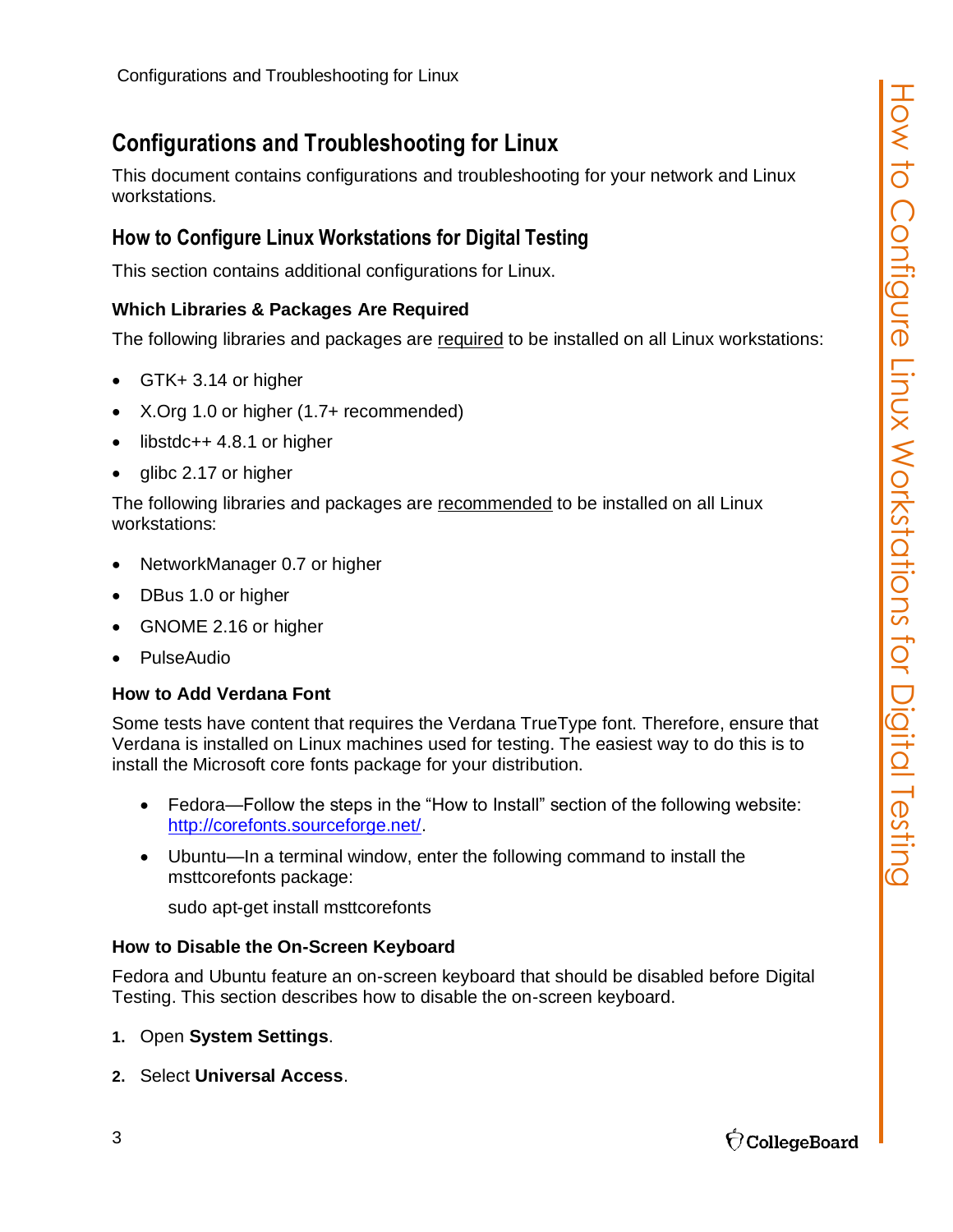**3.** In the *Typing* section, toggle **Screen Keyboard** to **Off**.

#### <span id="page-3-0"></span>**How to Uninstall the Secure Browser on Linux**

To uninstall a Secure Browser, delete the folder from the installation directory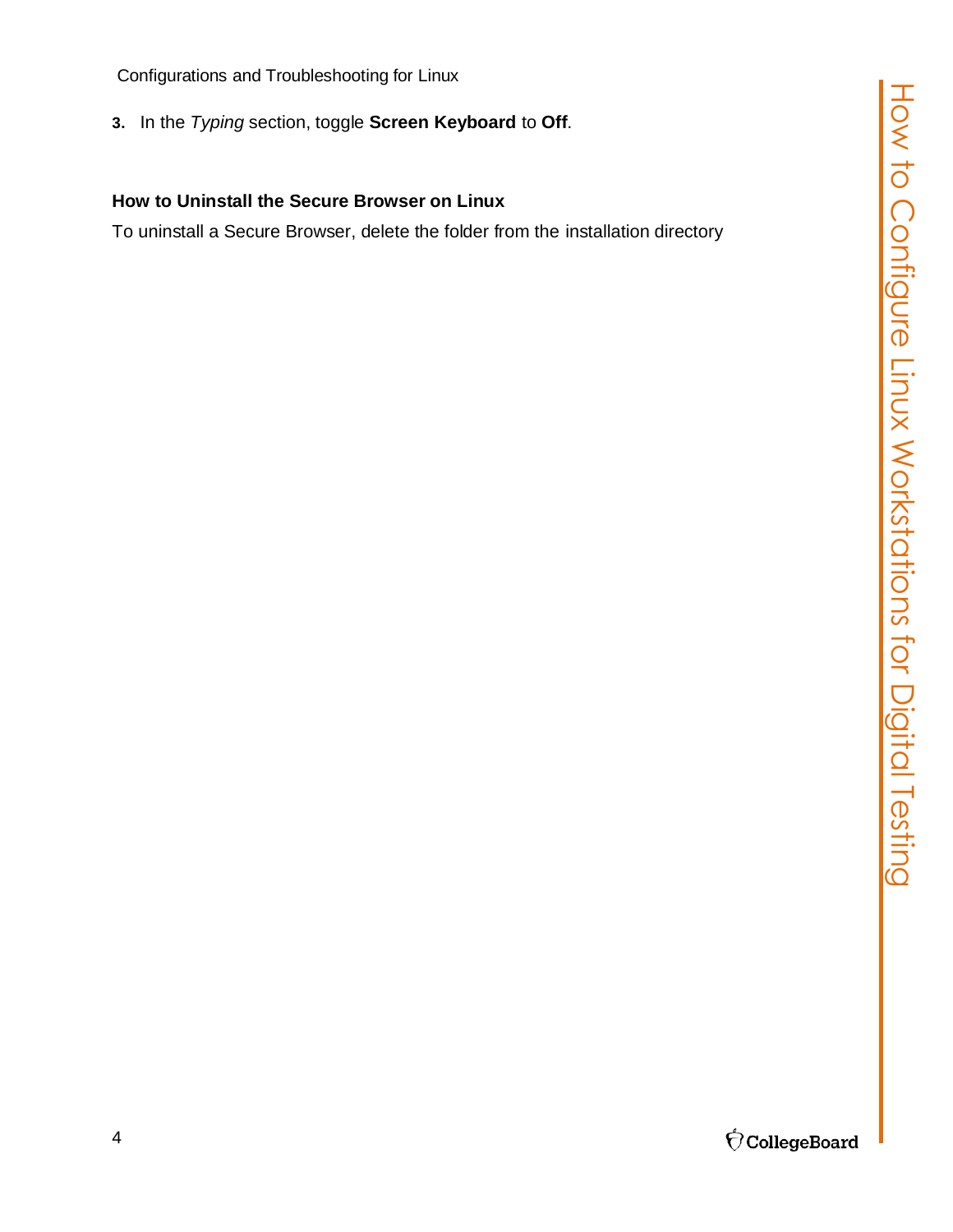#### <span id="page-4-0"></span>**How to Troubleshoot Linux Workstations**

This section contains troubleshooting tips for Linux.

#### <span id="page-4-1"></span>**How to Reset Secure Browser Profiles on Linux**

If the Help Desk advises you to reset the Secure Browser profile, use the instructions in this section.

- **1.** Log on as a superuser or as the user who installed the Secure Browser and close any open Secure Browsers.
- **2.** Open a terminal, and delete the contents of the following directories:

/home/username/.cai

/home/username/.cache/cai

where username is the user account where the Secure Browser is installed. (Keep the directories, just delete their contents.)

**3.** Restart the Secure Browser.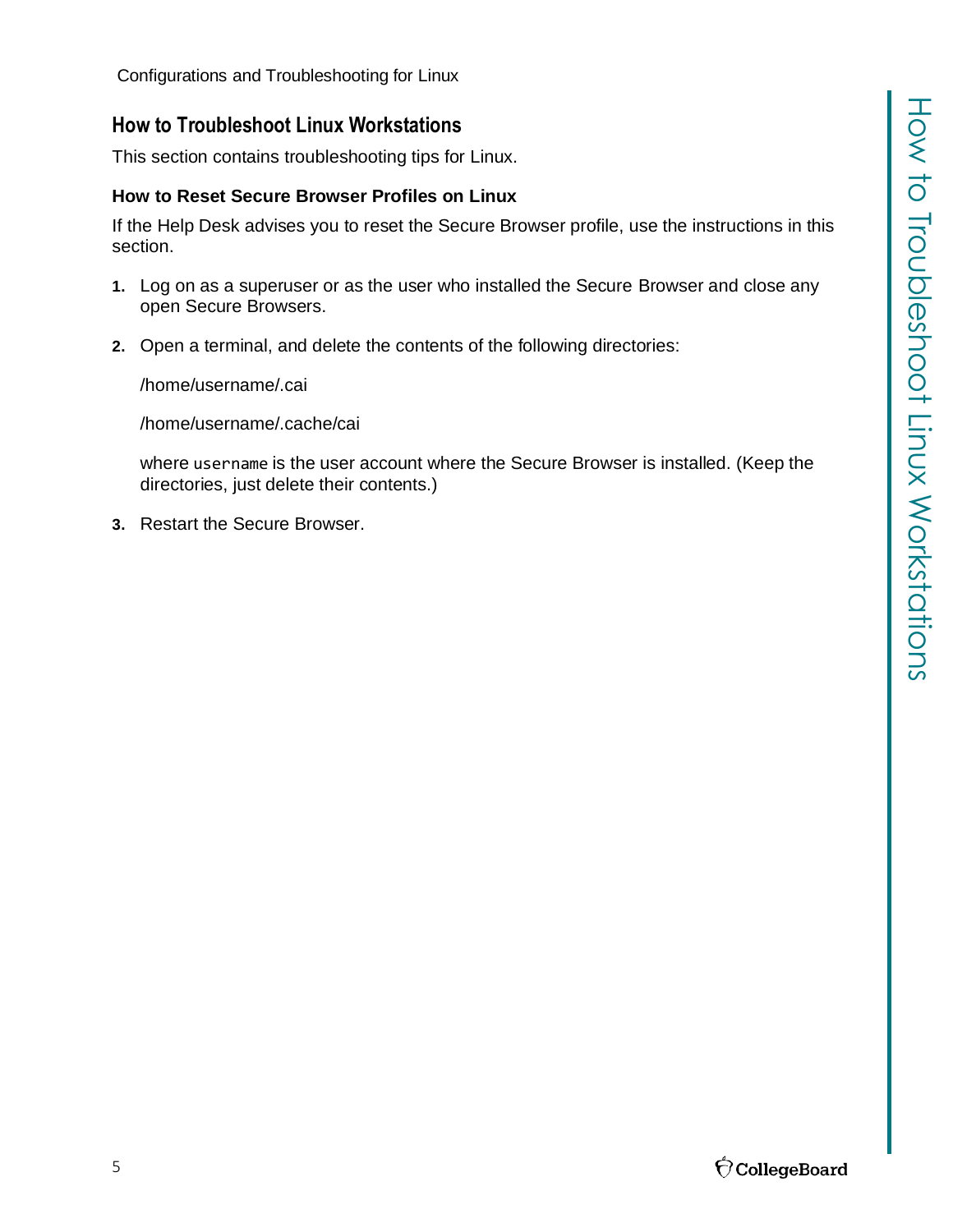#### <span id="page-5-0"></span>**How to Configure Networks for Digital Testing**

This section contains additional configurations for your network.

#### <span id="page-5-1"></span>**Which Resources to add to the Allowlist for Digital Testing**

This section presents information about the URLs that CAI provides. Ensure your network's firewalls are open for these URLs. If your testing network includes devices that perform traffic shaping, packet prioritization, or Quality of Service, ensure these URLs have high priority.

#### <span id="page-5-2"></span>**Which URLs for Non-Testing Sites to add to the Allowlist**

[Table](#page-5-4) 1 lists URLs for non-testing sites, such as the Test Information Distribution Engine.

<span id="page-5-4"></span>

| <b>System</b>                                                                                              | URL                                                                                    |
|------------------------------------------------------------------------------------------------------------|----------------------------------------------------------------------------------------|
| <b>Portal and Secure Browser</b><br>installation files                                                     | https://digitaltesting.collegeboard.org/                                               |
| Single Sign-On System                                                                                      | https://sso3.cambiumast.com/auth/realms/collegeboard/account                           |
| Test Information Distribution<br>Engine                                                                    | https://cb.tide.cambiumast.com/                                                        |
| For 2021-2022, users should add<br>both the Cambium and AIR URLs<br>listed in this table to the Allowlist. | https://sso3.airast.org/auth/realms/collegeboard/account<br>https://cb.tide.airast.org |

Table 1. CAI and AIR URLs for Non-Testing Sites

**Note:** When you are accessing these sites, please use the Cambium URLs. Only use the AIR URLs when adding them to the Allowlist. More information below.

#### <span id="page-5-3"></span>**Which URLs for TA and Student Testing Sites to add to the Allowlist**

Testing servers and satellites may be added or modified during the school year to ensure an optimal testing experience. As a result, CAI strongly encourages you to add to the Allowlist at the root level. This requires using a wildcard. CAI strongly encourages using wildcards when adding these URLs to your allowlist, as servers may be added or removed from the field without notice.

| Table 2. CAI and AIR URLs for Testing Sites |  |
|---------------------------------------------|--|
|---------------------------------------------|--|

<span id="page-5-5"></span>

| <b>System</b>                                                                                          | URL                         |
|--------------------------------------------------------------------------------------------------------|-----------------------------|
| TA and Student Testing Sites                                                                           | *.cambiumast.com            |
| <b>Assessment Viewing Application</b>                                                                  | *.tds.cambiumast.com        |
|                                                                                                        | *.cloud1.tds.cambiumast.com |
| For 2021-2022, users should add to the<br>allowlist both Cambium and AIR URLs listed in<br>this table. | *.cloud2.tds.cambiumast.com |
|                                                                                                        | *.cambiumtds.com            |
|                                                                                                        | *.airast.org                |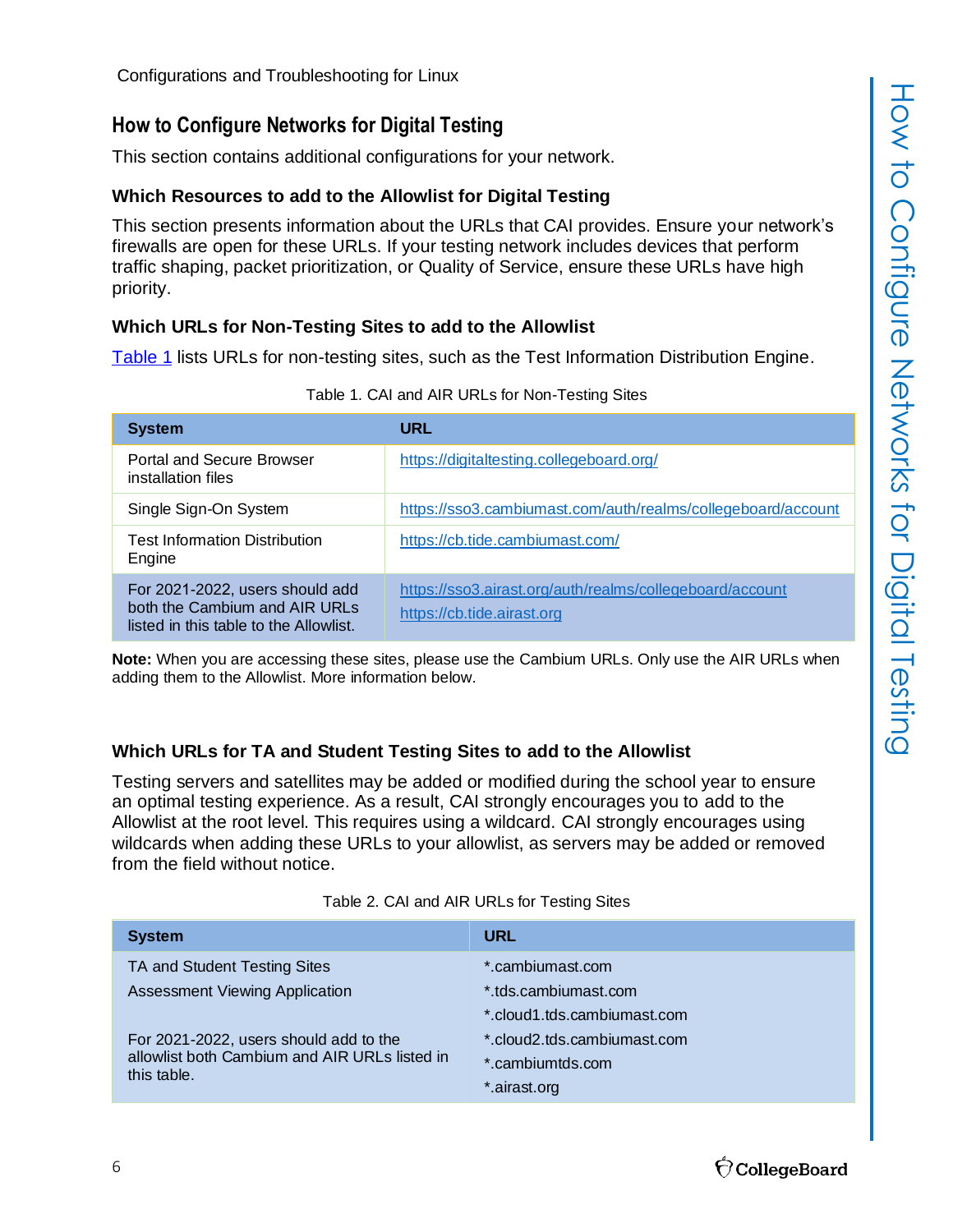| tds.airast.org.*        |
|-------------------------|
| *.cloud1.tds.airast.org |
| *.cloud2.tds.airast.org |

#### <span id="page-6-0"></span>**Which URLs for Online Dictionary and Thesaurus to add to the Allowlist**

Some digital assessments contain an embedded dictionary and thesaurus provided by Merriam-Webster. The Merriam-Webster URLs listed in [Table](#page-6-5) 3 should be added to the Allowlist to ensure that students can use them during testing.

<span id="page-6-5"></span>

| <b>Domain Name</b>        | <b>IP Address</b> |
|---------------------------|-------------------|
| media.merriam-webster.com | 64 124 231 250    |
| www.dictionaryapi.com     | 64.124.231.250    |

#### <span id="page-6-1"></span>**Which Domains for Email Exchange Server and Single Sign-On System**

CAI systems send emails for password resets and login codes for the single sign-on system from cambiumast.com and from cambiumassessment.com. Add both domains to your Allowlist to ensure you receive these emails.

#### <span id="page-6-2"></span>**Which Ports and Protocols Required for Digital Testing**

[Table](#page-6-6) 4 lists the ports and protocols used by the Test Delivery System. Ensure that all content filters, firewalls, and proxy servers are open accordingly.

| Table 4. Ports and Protocols for Test Delivery System |  |
|-------------------------------------------------------|--|
|-------------------------------------------------------|--|

<span id="page-6-6"></span>

| <b>Port/Protocol</b> | <b>Purpose</b>                 |
|----------------------|--------------------------------|
| 80/TCP               | HTTP (initial connection only) |
| 443/TCP              | HTTPS (secure connection)      |

#### <span id="page-6-3"></span>**How to Configure Filtering Systems**

If the school's filtering system has both internal and external filtering, the URLs for the testing sites (see [Table](#page-5-4) 1) must be added to the Allowlist in both filters. Ensure your filtering system is not configured to perform packet inspection on traffic to CAI servers. Please see your vendor's documentation for specific instructions. Also, be sure to add these URLs to the Allowlist in any multilayer filtering system (such as local and global layers). Ensure all items that handle traffic to \*.tds.cambiumast.com and \*.tds.airast.org have the entire certificate chain and are using the latest TLS 1.2 protocol.

#### <span id="page-6-4"></span>**How to Configure for Domain Name Resolution**

[Table](#page-5-4) 1 and [Table](#page-5-5) 2 list the domain names for CAI's testing and non-testing applications. Ensure the testing machines have access to a server that can resolve those names.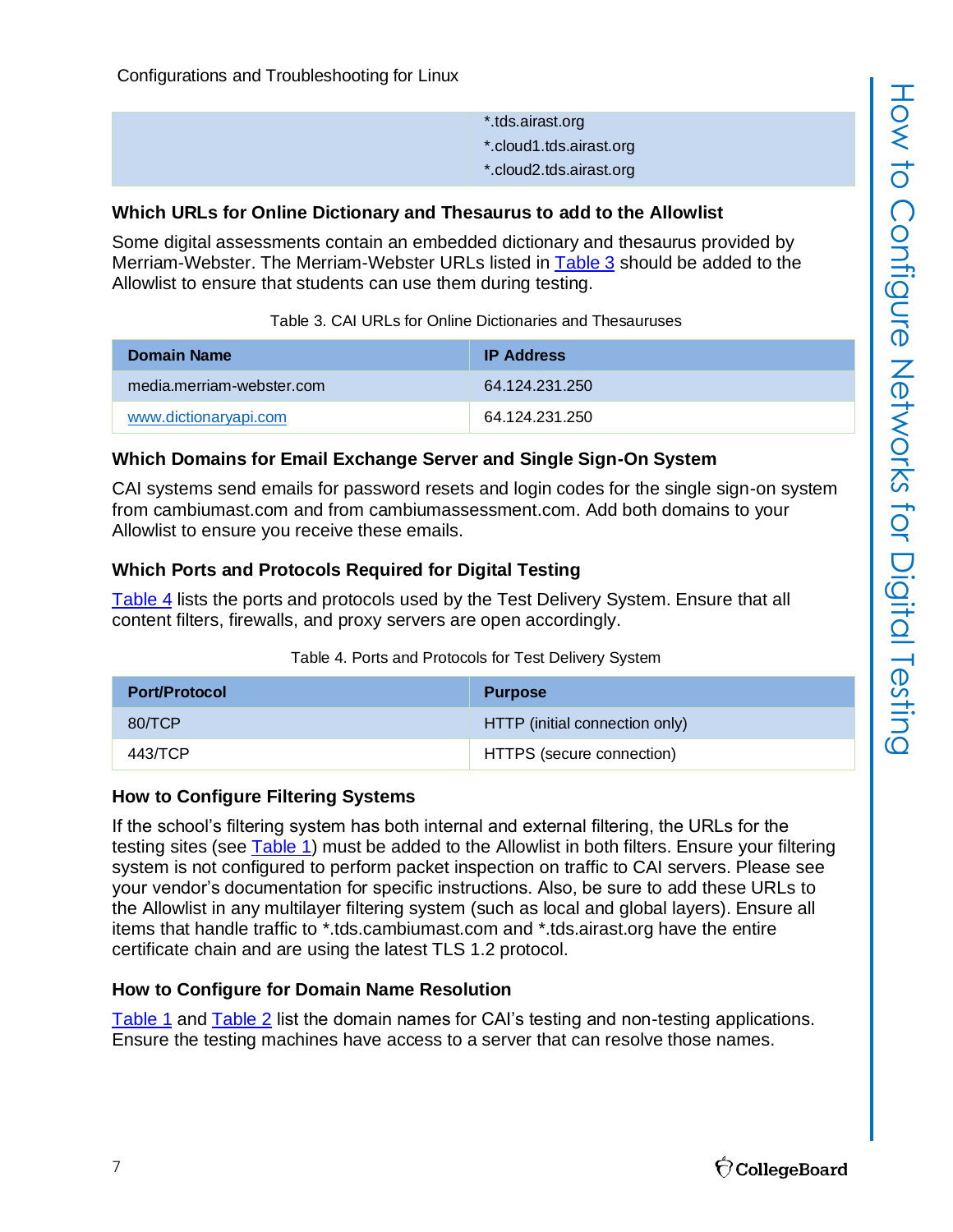#### <span id="page-7-0"></span>**How to Configure Network Settings for Digital Testing**

Local Area Network (LAN) settings on testing machines should be set to automatically detect network settings.

To set LAN settings to auto-detect on Linux machines:

- **1.** Open **System Settings**.
- **2.** Open **Network**.
- **3.** Select **Network Proxy**.
- **4.** From the **Method** dropdown, select **None**.
- **5.** Close the **Network** window.

#### <span id="page-7-1"></span>**How to Configure the Secure Browser for Proxy Servers**

By default, the Secure Browser attempts to detect the settings for your network's web proxy server. However, users of web proxies should execute a proxy command once from the command prompt. This command does not need to be added to the Secure Browser shortcut. [Table](#page-7-2) 5 lists the form of the command for different settings and operating systems. To execute these commands from the command line, change to the directory containing the Secure Browser's executable file.

**Note: Domain names in commands** The commands in [Table](#page-7-2) 5 use the domain proxy.com. When configuring for a proxy server, use your actual proxy server hostname.

<span id="page-7-2"></span>

| <b>Description</b>                                                                                                  | <b>System</b> | <b>Command</b>                                                                                            |
|---------------------------------------------------------------------------------------------------------------------|---------------|-----------------------------------------------------------------------------------------------------------|
| Use the<br>browser<br>without any<br>proxy                                                                          | Linux         | ./XXSecureBrowser.sh -proxy 0<br>aHR0cHM6Ly9jYi50ZHMuY2FtYml1bWFzdC5jb20vc3R1ZGVudA==                     |
| Set the proxy<br>for HTTP<br>requests only                                                                          | Linux         | ./XXSecureBrowser.sh -proxy 1:http:proxy.com:8080<br>aHR0cHM6Ly9jYi50ZHMuY2FtYml1bWFzdC5jb20vc3R1ZGVudA== |
| Set the proxy<br>for all protocols<br>to mimic the<br>"Use this proxy<br>server for all<br>protocols" of<br>Firefox | Linux         | ./XXSecureBrowser.sh -proxy 1:*:proxy.com:8080<br>aHR0cHM6Ly9jYi50ZHMuY2FtYml1bWFzdC5jb20vc3R1ZGVudA==    |
| Specify the<br>URL of the<br><b>PAC</b> file                                                                        | Linux         | ./XXSecureBrowser.sh -proxy 2:proxy.com<br>aHR0cHM6Ly9jYi50ZHMuY2FtYml1bWFzdC5jb20vc3R1ZGVudA==           |

Table 5. Specifying proxy settings using the command line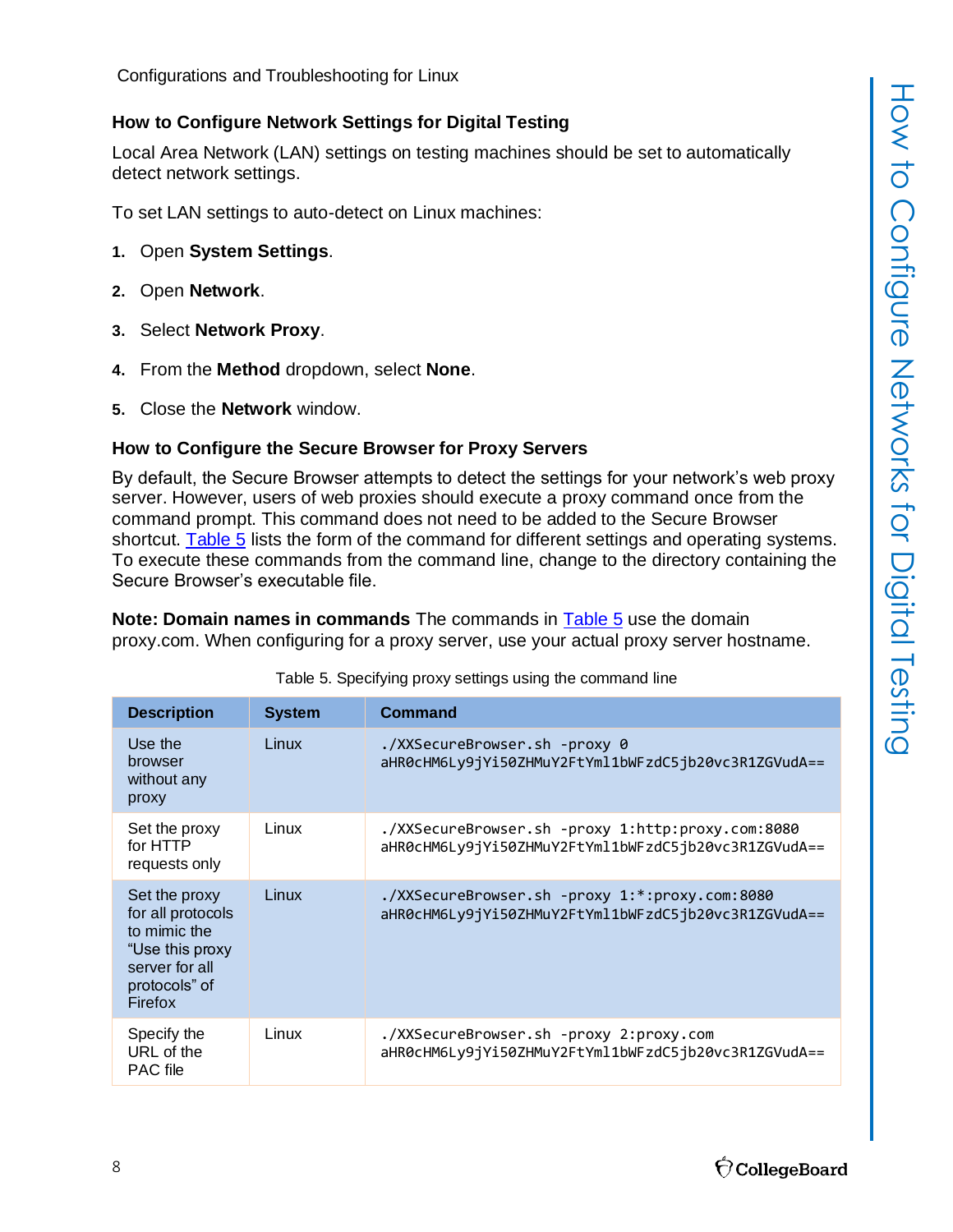How to Configure Networks for Digital Testing How to Configure Networks for Digital Testing

#### Configurations and Troubleshooting for Linux

| Auto-detect<br>proxy settings                   | Linux | ./XXSecureBrowser.sh -proxy 4<br>aHR0cHM6Ly9jYi50ZHMuY2FtYml1bWFzdC5jb20vc3R1ZGVudA== |
|-------------------------------------------------|-------|---------------------------------------------------------------------------------------|
| Use the<br>system proxy<br>setting<br>(default) | Linux | ./XXSecureBrowser.sh -proxy 5<br>aHR0cHM6Ly9jYi50ZHMuY2FtYml1bWFzdC5jb20vc3R1ZGVudA== |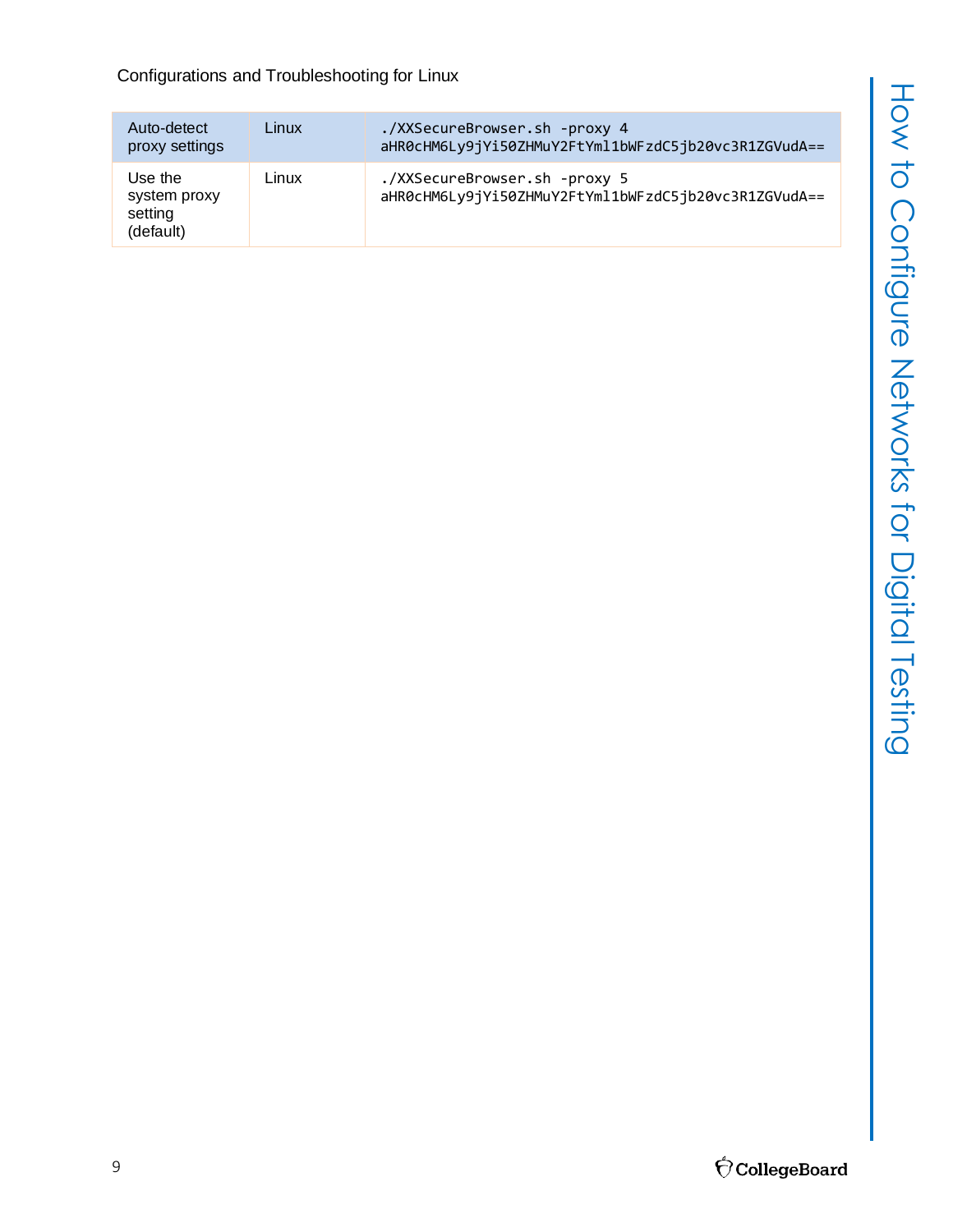## <span id="page-9-0"></span>**Customer Service and Support**

If this document does not answer your questions, please contact the College Board.

#### **College Board School Day Customer Service**

**Phone**: 855-373-6387

Follow the prompts for digital testing and listen to the options for your area of concern. Support options include the following:

- General College Board assessments questions and policies
- Technical support with CAIs digital testing systems, such as TIDE or TA Interface

**Email**: schooldayassessments@collegeboard.org

If you are calling for technical support, you will be asked to provide as much detail as possible about the issues you encountered.

Include the following information:

- Test coordinator name and IT/network contact person and contact information
- Registration numbers of affected students. Do not provide any other student information as doing so may violate FERPA policies.
- Test Session ID for the affected student tests
- Operating system and browser version information
- Any error messages and codes that appeared, if applicable
- Information about your network configuration:
	- o Secure browser installation (to individual machines or network)
	- o Wired or wireless Internet network setup